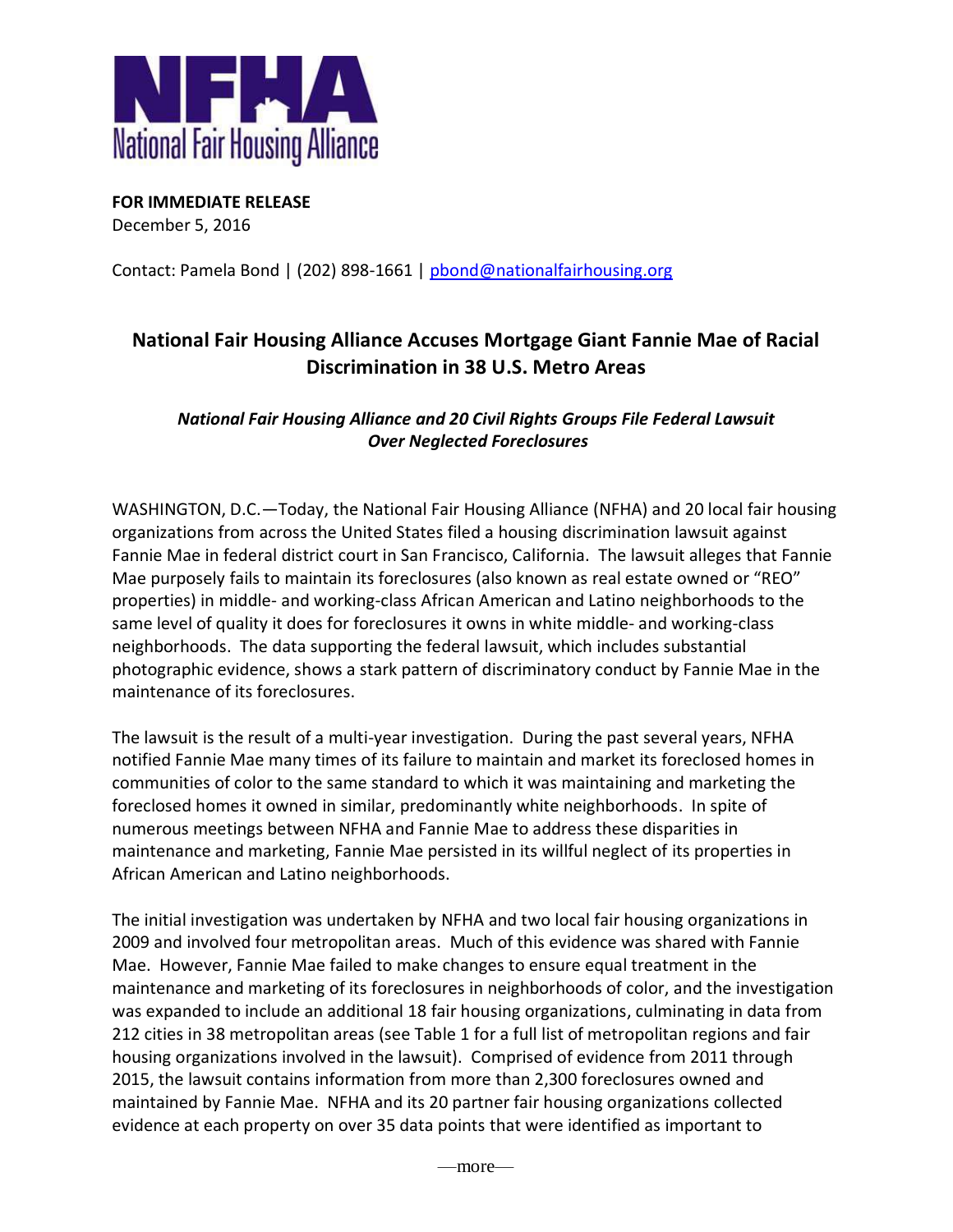protecting, securing, and marketing the homes. Investigators also took and reviewed over 49,000 photographs of these foreclosures that document the differences in treatment.

According to [Fannie Mae's website](https://www.homepath.com/field-services.html), "the mission of the Fannie Mae Property Maintenance team is to ensure the quality of our REO property maintenance services, consistently producing best-in-class, market-ready properties and maintaining them until removal from our inventory."

"Fannie Mae's mission statement contradicts the findings of the multi-city, multi-year investigation," said Shanna L. Smith, President and CEO of NFHA. She continued, "Fannie Mae executes its mission in predominantly white neighborhoods, but certainly the evidence in the complaint and the photographs illustrates that its foreclosures in middle- and working-class neighborhoods of color are not maintained as 'best-in-class' and they are not even close to 'market-ready.'"

Fannie Mae-owned properties in predominantly white working- and middle-class neighborhoods are far more likely to have the lawns mowed and edged regularly, invasive weeds and vines cleared, windows and doors secured or repaired, litter and trash removed, leaves raked, and graffiti erased from the property. Conversely, Fannie Mae-owned properties in predominantly African American and Latino neighborhoods are more likely to be left neglected with debris and trash on the property, overgrown grass, and invasive plants. The windows and doors are often unsecured, left wide open, or boarded. The poor appearance of the Fannie Mae-owned properties in middle- and working-class neighborhoods of color destroys the homes' curb appeal for prospective homebuyers and invites vandalism because the homes appear to be abandoned. Additionally, the blight created by Fannie Mae results in a decline in home value for the predominantly African American and Latino families who live nearby, deepening the racial wealth gap and inequality in America.

Poorly-maintained foreclosures also have serious health consequences. According to a report by Mariana Arcaya, Sc.D., M.C.P for the American Heart Association, living near a foreclosure can increase a person's blood pressure "due in part to unhealthy stress from residents' perception that their own properties are less valuable, their streets less attractive or safe and their neighborhoods less stable." Arcaya tol[d TechTimes.com](http://www.techtimes.com/articles/6947/20140514/that-foreclosed-property-near-you-might-be-causing-your-high-blood-pressure-stress-study.htm) that "people may not find walking past an empty house appealing and this affects the physical activities that they engage in such as running and walking around the neighborhood."

The investigation of Fannie Mae properties uncovered hundreds of windows and doors that were left open or broken at properties in neighborhoods of color, allowing rain water to accumulate inside the home or basement. Many photographs also show the growth of mold and discoloration of the interior and exterior walls from water damage. According to the [International Code Council \(ICC\):](http://media.iccsafe.org/news/eNews/2013v10n15/industry.html)

Aerobiologist Darryl Morris and Dr. Joseph Leija, co-founders of Midwest Aerobiology Labs (a MoldDNA laboratory), have researched how specific molds affect infants, often leading to an increased chance of childhood asthma. . . . The final outcome was that out of the mold species that were identified, 88 percent of study foreclosed homes contained dangerous levels of Aspergillus flavus, a very infectious mold that is capable of causing human disease. Eighty-seven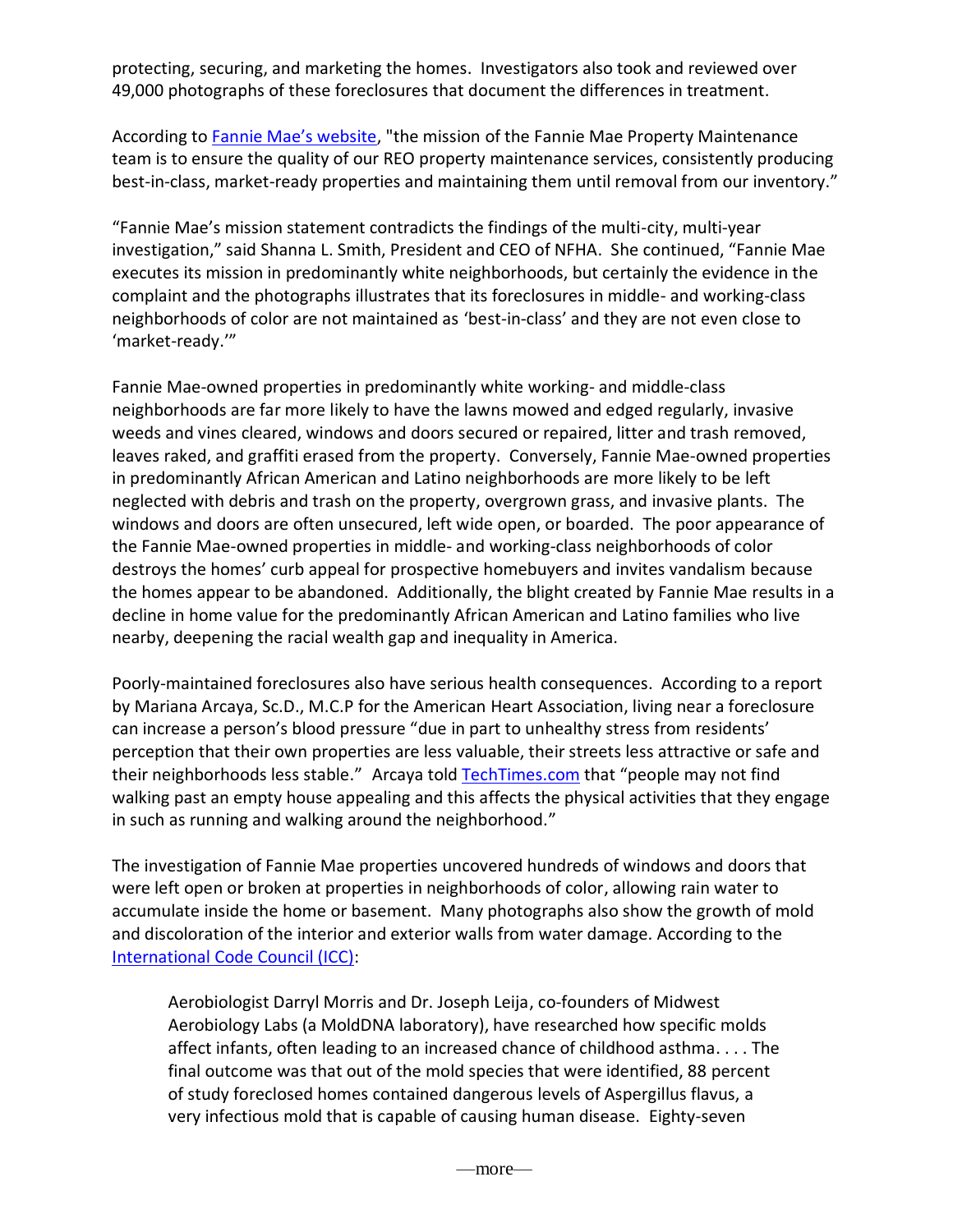percent of study foreclosed homes had one or more molds that have been known to cause childhood asthma . . . and 80 percent of study foreclosed homes had dangerous levels of Stachybotrys chartarum (Black Mold), which indicated that these homes had suffered severe water damage.

According to [PestWorld.org](http://www.pestworld.org/news-hub/pest-articles/rodents-foreclosures/) news, a foreclosed home that is empty and uncared-for can attract a variety of pests, including termites, spiders, ants, mosquitoes, stinging insects and rodents. An overgrown or unkempt yard, for example, can harbor many more pests than a well-groomed yard. Small holes in siding, rips in screens, broken window glass, and cracks in the foundation provide easy access inside for pests. A rodent infestation is especially likely to spread from a foreclosed home to other nearby houses. Once rodents do invade a home, they can pose serious health and property risks. Rodents contaminate food and spread diseases like Hantavirus, a viral disease that can be contracted through direct contact with, or inhalation of, aerosolized infected rodent urine, saliva, or droppings. A number of Fannie Mae's foreclosed properties were infested with rats upon inspection.



**Figure 1 - This dead rat was found in the driveway of a Fannie Mae foreclosure in Richmond, CA in 2013.**

Smith stated, "Fannie Mae continued to neglect its foreclosures in middle- and working-class communities of color, even after we provided them with photographic evidence from 2009 through 2011. The evidence shared with Fannie Mae demonstrated differing maintenance and marketing practices between similar foreclosures in white neighborhoods and those in African American and Latino neighborhoods in Washington, DC; Prince George's County and Montgomery County, MD; and the metropolitan areas of Atlanta, Oakland, Philadelphia, Dayton, Baltimore, Dallas, and Phoenix. Fannie Mae's intentional failure to correct its discriminatory treatment in African American and Latino neighborhoods—the same communities hardest hit by the foreclosure crisis—can only be seen as institutional racism. This systematic and intentional neglect of foreclosed homes in communities of color devalues not only the property but the very lives of the families living in these neighborhoods. Fannie Mae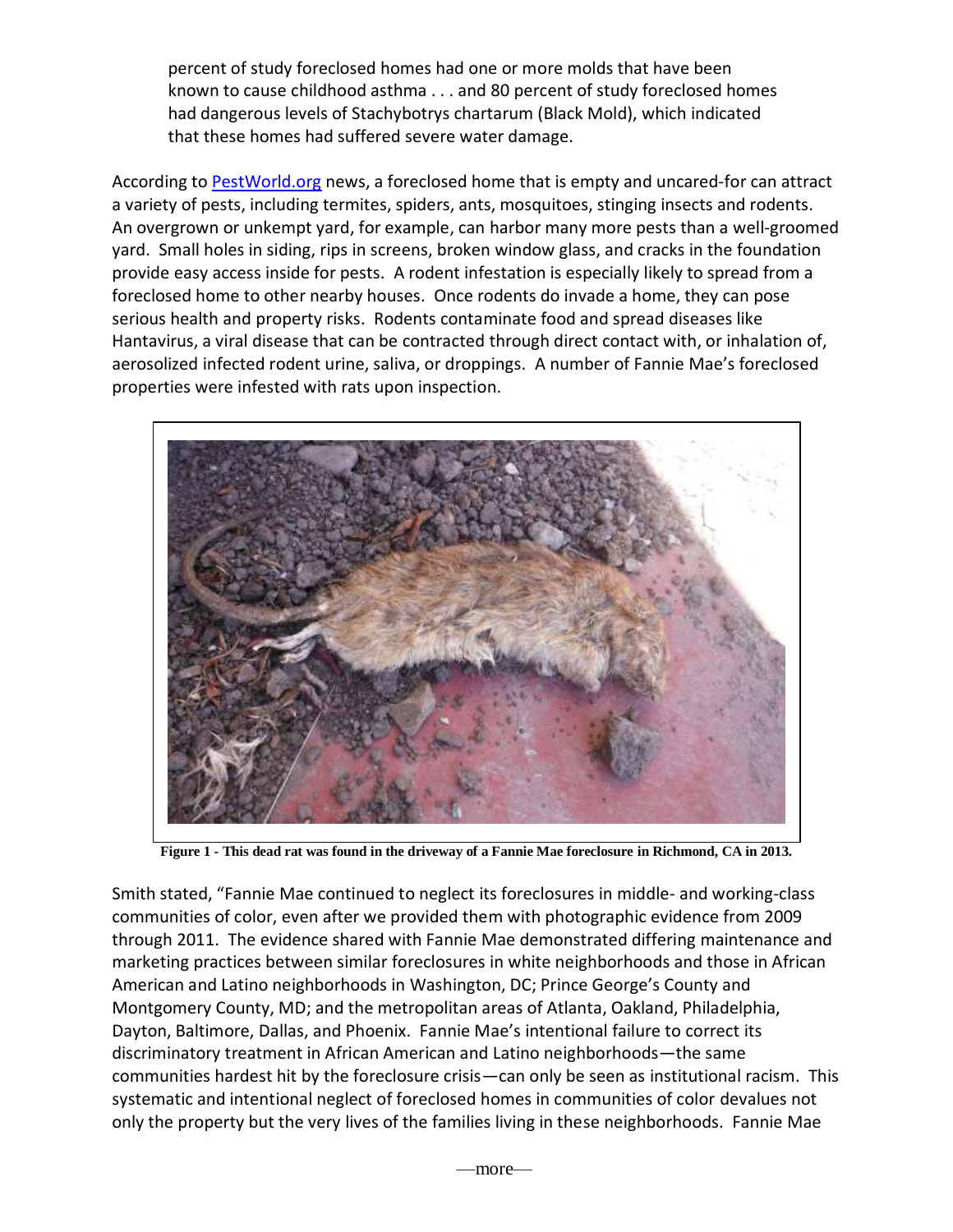also creates blight that contributes to health and safety hazards for families living near Fannie Mae's poorly-maintained homes."

# **What Does Intentional Discrimination Look Like?**

Below are photos of middle-class homes in an African American neighborhood in New Orleans. These homes are well-maintained, with manicured lawns and nice landscaping.



How does Fannie Mae maintain its foreclosure that is next door to these homes?



Imagine having to live next door to this poorly-maintained Fannie Mae foreclosure. The African American neighbors have to put up with a house that has dead grass in the front yard, boarded windows and broken gutters, and a backyard in even worse shape—with overgrown bushes, dead grass, and more boarded windows. This Fannie Mae foreclosure has absolutely no curb appeal, yet Fannie Mae is marketing this property in this horrible condition.

"If Fannie Mae can adequately maintain real estate in white communities of Baton Rouge and New Orleans, it is only fair that homes in African American communities in those cities are maintained just as well," said Cashauna Hill, Executive Director of the Greater New Orleans Fair Housing Action Center. "Fannie Mae's failure to maintain foreclosed properties in African American communities in New Orleans and Baton Rouge has contributed to, rather than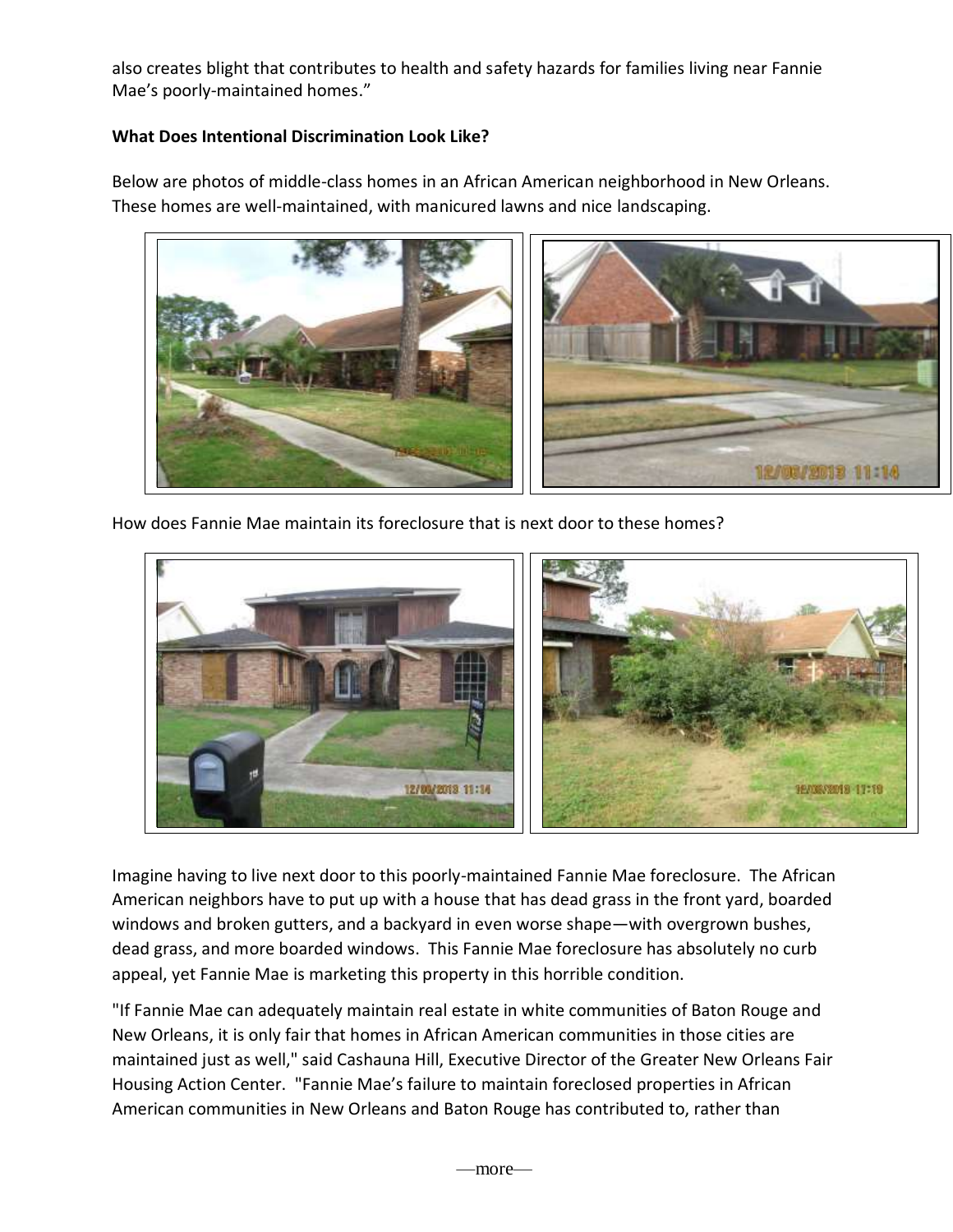mitigated, the losses experienced during the foreclosure crisis and has disproportionately harmed people of color."

Pictured below are Fannie Mae-owned foreclosures in Oakland, CA in African American neighborhoods where investigators documented a wildly overgrown yard and a boarded home that had graffiti painted on the back of the home.



In Evanston, IL, investigators found extensive trash that Fannie Mae failed to remove after the previous residents moved out. This type of neglect attracts rats, mice, and insect infestation, creating health hazards and blight.



In Capitol Heights, MD, this Fannie Mae-owned foreclosure in an African American neighborhood had boarded windows and the back door was missing—allowing squatters and vandals complete access to the home and putting the neighbors at great risk.



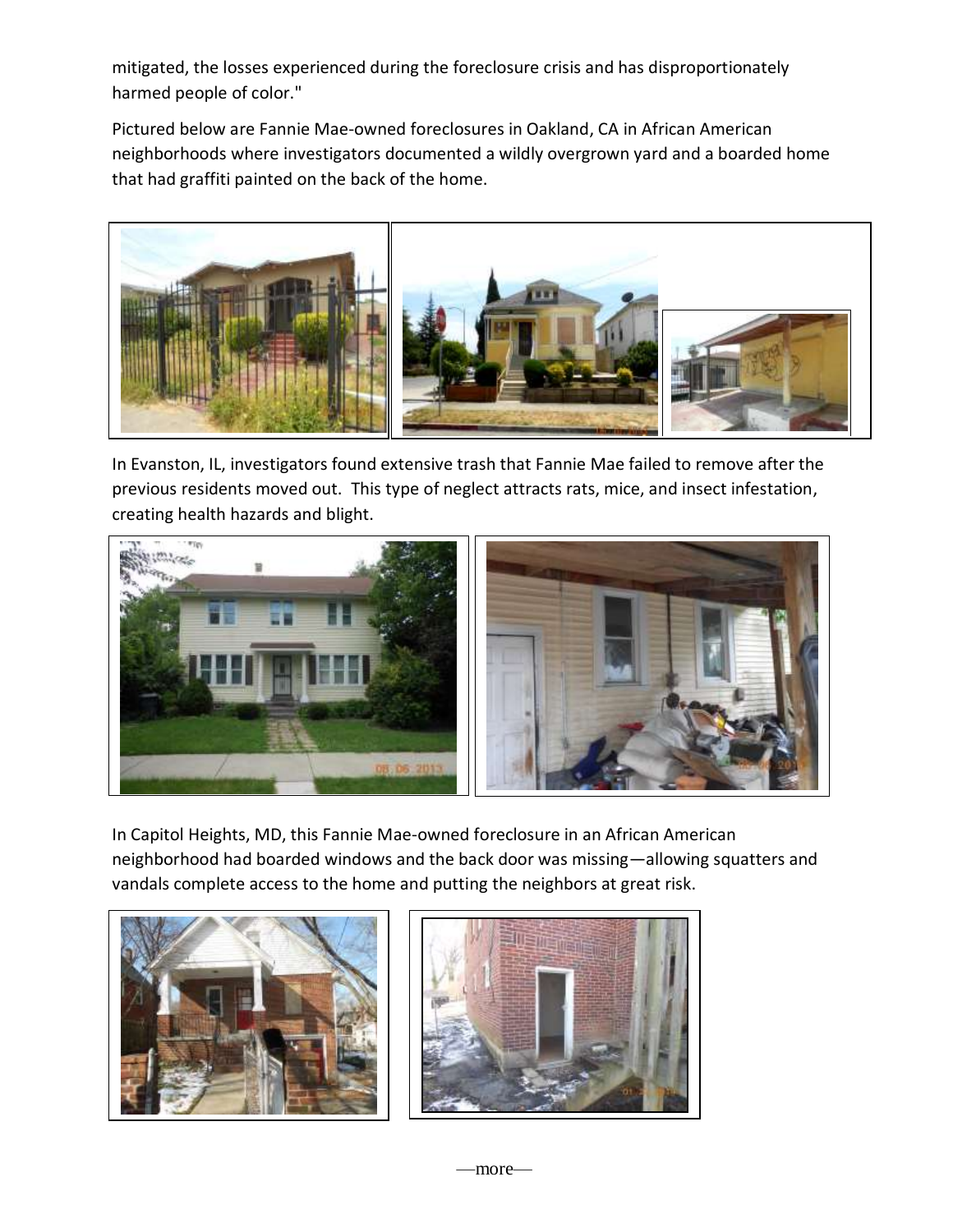### **NATIONWIDE STATISTICS**

Full statistics and data for individual cities are available at [www.nationalfairhousing.org.](http://www.nationalfairhousing.org/)

## **Summary of Findings:**

- 52.8 percent of the Fannie Mae foreclosures in white neighborhoods had fewer than 5 deficiencies, while only 23.6 percent of the Fannie Mae foreclosures in neighborhoods of color had fewer than 5 deficiencies.
- 23.8 percent of the Fannie Mae foreclosures in neighborhoods of color had 10 or more deficiencies, while only 6.5 percent of the REO properties in predominantly white neighborhoods had 10 or more deficiencies.

## **Highlights of Significant Racial Disparities:**

- 41.5 percent of the REO properties in neighborhoods of color had a broken, boarded, or unsecured window, while only 19.1 percent of the REO properties in white neighborhoods had the same problem.
- 39.0 percent of the REO properties in neighborhoods of color had trash or debris on the premises, while only 14.9 percent of the REO properties in white neighborhoods had the same problem.
- 30.3 percent of the REO properties in neighborhoods of color had holes in the structure of the home, while only 12.7 percent of the REO properties in white neighborhoods had the same problem.
- 26.3 percent of the REO properties in neighborhoods of color had wood rot, while only 16.6 percent of the REO properties in white neighborhoods had the same problem.
- 24.9 percent of the REO properties in neighborhoods of color had unsecured, broken, or boarded doors, while only 11.1 percent of the REO properties in white neighborhoods had the same problem.
- 21.8 percent of the REO properties in neighborhoods of color had exposed or tamperedwith utilities, while only 9.3 percent of the REO properties in white neighborhoods had the same problem.
- 18.3 percent of REO properties in neighborhoods of color had damaged steps or handrails, while only 8.9 percent of the REO properties in white neighborhoods had the same problem.